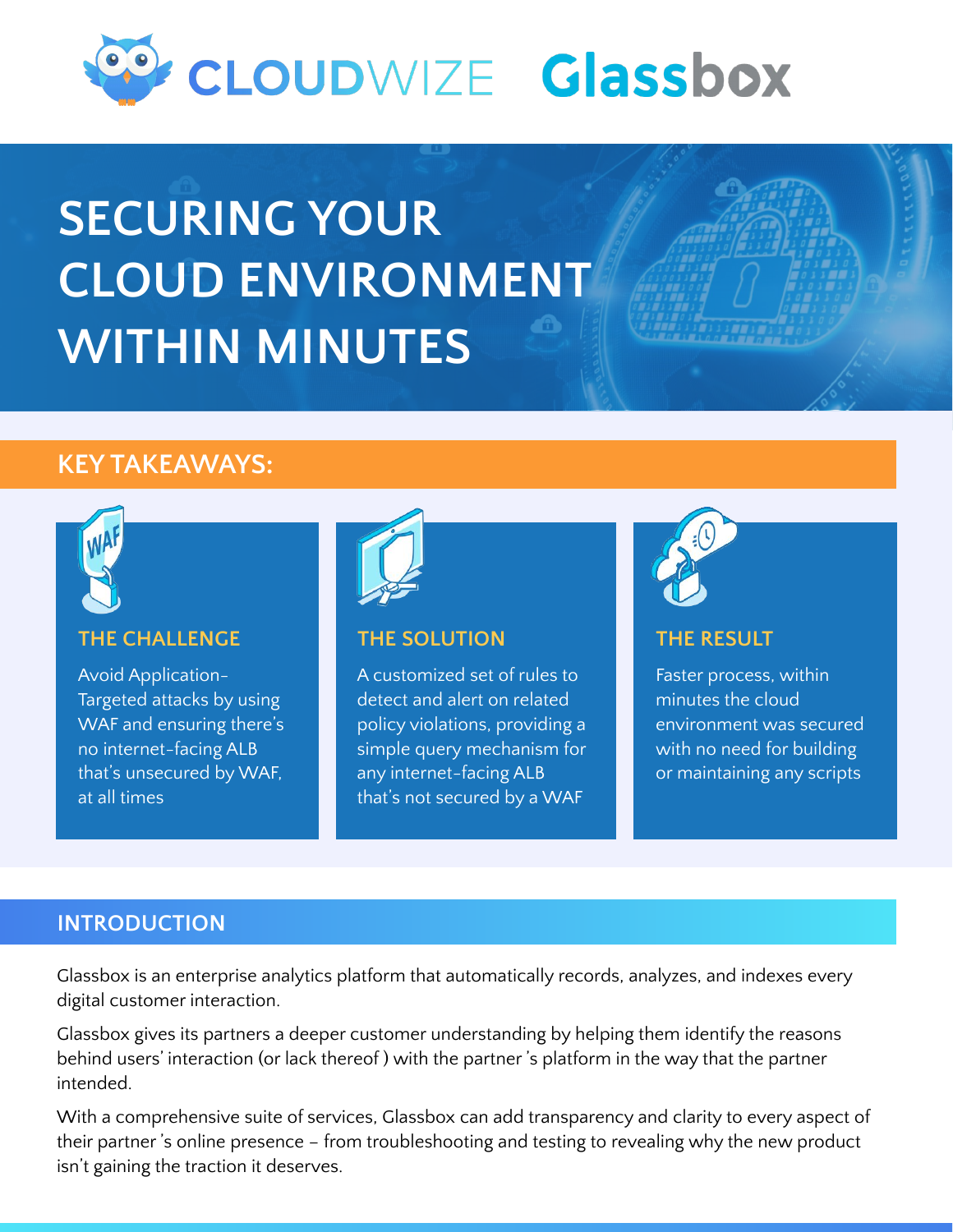## **THE CHALLENGE**

Looking to maintain and ensure high service availability, the Glassbox Cloud Operations team needed to reduce to a minimum the risk of being a target to Application-Targeted Attacks such as SQLI, XSS, DDoS, used by hackers to overload the system. The attackers do this by sending an endless, rapid stream of legitimate requests that lead to system unresponsiveness and failure.

A WAF or Web Application Firewall helps protect web applications by filtering and monitoring HTTP traffic between web applications and the Internet. It typically protects web applications from attacks such as cross- site forgery, cross-site-scripting (XSS), file inclusion, and SQL injection.

In order to effectively manage their WAF, Glassbox had to conduct periodic reviews of their environment by following these steps:

- 1. Going through **every** ALB:
	- a. Check its scheme to see whether it is internet-facing
	- b. Check its security group rules
	- c. Check its VPC ACL rules
	- d. Check that it has the production environment tag
- 2. Going through **every** WAF:
	- a. Check if all of the ALBs from the first step is attached to at least one of the WAFs

This was a long, time-consuming process that left the system unprotected for periods at a time. Since this process is manual, the risk of human error is relatively high.

Glassbox was looking for a consistent, effective and efficient way to keep their cloud environment secured, plus find a way to ensure all the internet facing ALBs and web-servers are covered by WAF.

#### **THE SOLUTION**

CloudWize's holistic platform allows cloud teams to regain visibility and control over their ever-changing cloud environment, helping them troubleshoot faster, prevent incidents from reoccurring, detect divergence from best practices, optimize cloud-related costs and ensure that all security and compliance policies are met.

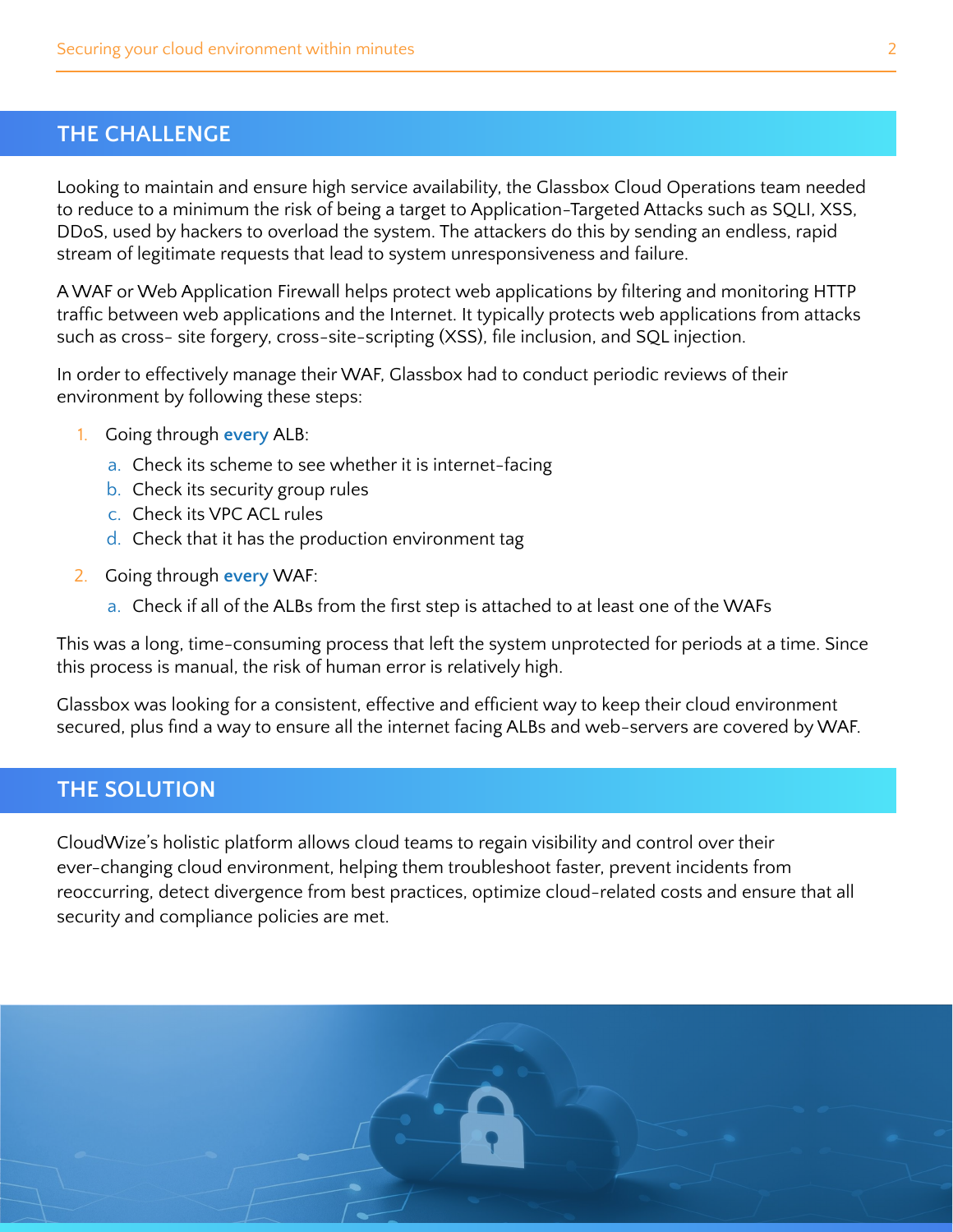We provided Glassbox with the ability to create a smart, customized set of rules, based on their specifications to effectively manage their WAF.

## **THE FIRST RULE:**

The first rule involved three services:

**● ELBv2**

Schema is"internet-facing" Type is "Application" Name contains the word "customer "

● **WAFv2** 

Attached to the ELBv2

**External IP** 

IP Range is set to 0.0.0.0/0 and has network access to the ELBv2 in any protocol and port.

# **THE SECOND RULE:**

Glassbox wanted everyone connecting with them via internet-facing ELBs with sensitive resources in their targeted groups, to authenticate themselves using OKTA. Therefore, a rule was set to assure the configuration of the system is properly architectured for this purpose.

The rule consisted of the following: :

#### **ELBv2:**

● Has listener

Issuer != .\*okta.\* OR Null

● Has access from 0.0.0.0/0 (The Internet)





This set of rules allowed them to not only identify symptoms and perform diagnostics of policy violations but also to monitor actual changes in their complex cloud architecture and zoom-in on the real root-cause behind symptoms, alerting on any changes related to security and compliance.

After setting up the rules, Glassbox conducted an initial architecture scan to detect breaches and see what needs to be fixed.